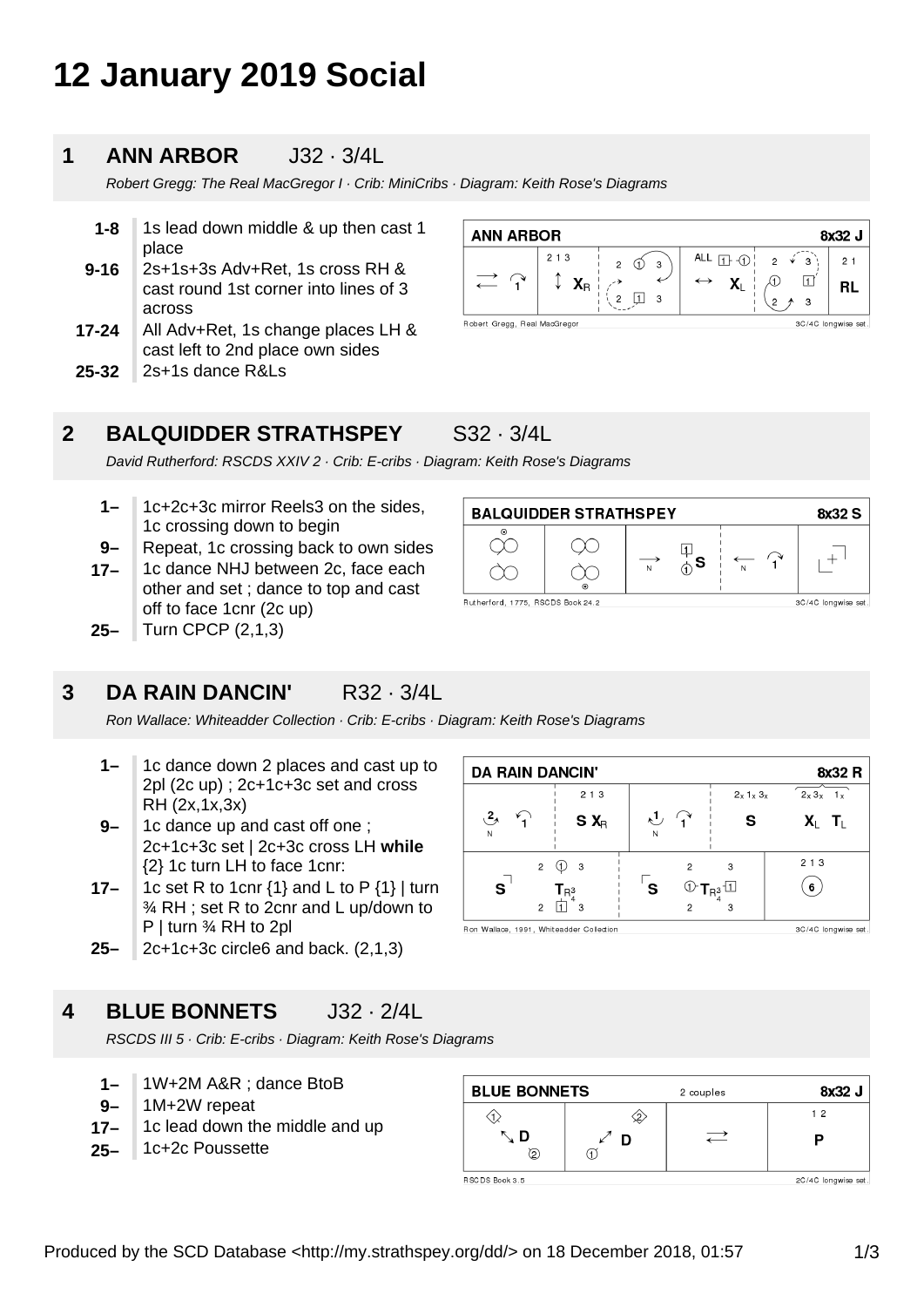# **5 THE EARL OF NORTHAMPTON** S32 · 2/4L

Virginia van Scoy: Celebrate Fifty Years of Dancing with the Boston Branch · Crib: E-cribs · Diagram: Keith Rose's **Diagrams** 

- **1–** 1c+2c S&Link ; circle4 left
- **9–** 2c+1c dance BtoB ; turn BH into
- **17–** 2c+1c Allemande, but replace last two bars by RH turn, and keep RH hold for
- **25–** 1c+2c the Knot

| THE EARL OF NORTHAMPTON                                   |    |    |                         |                            | 8x32 S      |
|-----------------------------------------------------------|----|----|-------------------------|----------------------------|-------------|
| 12                                                        | 21 | 21 | 21                      | 21                         | 12          |
| <b>S</b><br>& LINK                                        | 4  | D  | $\mathsf{T}_\mathsf{B}$ | A<br>$T_{\rm B}$<br>6 bars | <b>KNOT</b> |
| Virginia van Scoy, 1995, Boston 50<br>2C/4C longwise set. |    |    |                         |                            |             |

# **6 THE ACCORDION PLAYER** R32 · 3/4L

Pam Stephens: Between the Rivers · Crib: E-cribs

- **1–** All A&R ; 1c long cast to 2pl (2c up) (2,1,3)
- **9–** All A&R ; 1c turn 2cnr LH and end in DTr position facing out opposite side
- **17–** Inverting DTr (set | 1c moves out as cnrs move in, into BtoB ; set | move to DTr position), 1c end facing 1cnr
- **25–** Cnrs Pass&Turn (2,1,3)

# **7 GET YOUR FEET WET** J32 · 2/4L

Dan Blim: Reeladelphia

# **8 NEIDPATH CASTLE** S32 · 3/3L

Derek Haynes: RSCDS XXII 9 · Crib: E-cribs · Diagram: Keith Rose's Diagrams

- **1–** All set | all turn BH twice | all set
- **9–** G-Chain (1c cross to start)
- **17–** 1c Fig8 on own side round 2c+3c, starting inwards. On [24] 1c+2c dance in for

| <b>NEIDPATH CASTLE</b><br>3x32 S |                     |   |         |                      |
|----------------------------------|---------------------|---|---------|----------------------|
| ALL<br>S T $_{B2}$ S             | ALL<br><b>CHAIN</b> | 3 | 12<br>₽ | 13                   |
| Barak Haimas, BCCBC Bask 00.0    |                     |   |         | $00/00$ languiga ast |

Derek Haynes, RSCDS Book 22.9 **25–** 1c+2c ½ Poussette, on [28] 1c continue slow turn and 3c dance in ; 1c+3c ½ Poussette (2,3,1)

### **9 SHIFTIN' BOBBINS** R32 · 3/4L

Roy Clowes: Ormskirk Scottish Dances - Memorial Edition · Crib: E-cribs · Diagram: Keith Rose's Diagrams

- **1–** 1c cross down RH (2c up) to 2plx in DTr position with corners | set as DTr ; cast up, meet and dance down to 2pl in middle
- **9–** 2M+1W+3M RHA, **while**{4} 2W+1M+3W LHA ; 1c followed by 2c+3c dance down the middle

| <b>SHIFTIN' BOBBINS</b><br>8x32 R |                   |                 |                     |
|-----------------------------------|-------------------|-----------------|---------------------|
| B<br>(3)                          | 321x<br><b>RA</b> | 321x<br>RA<br>з | ◠                   |
| Roy Clowes, Ormskirk Book 6       |                   |                 | 3C/4C longwise set. |

- **17–** 3c+2c+1c dance up the middle, 3c casting to 3pl, flowing into ; 1W+2M+3M LHA, **while**{4} 1M+2W+3W RHA
- **25–** 1c dance to top, cast off one ; ½ Fig8 up round 2c.